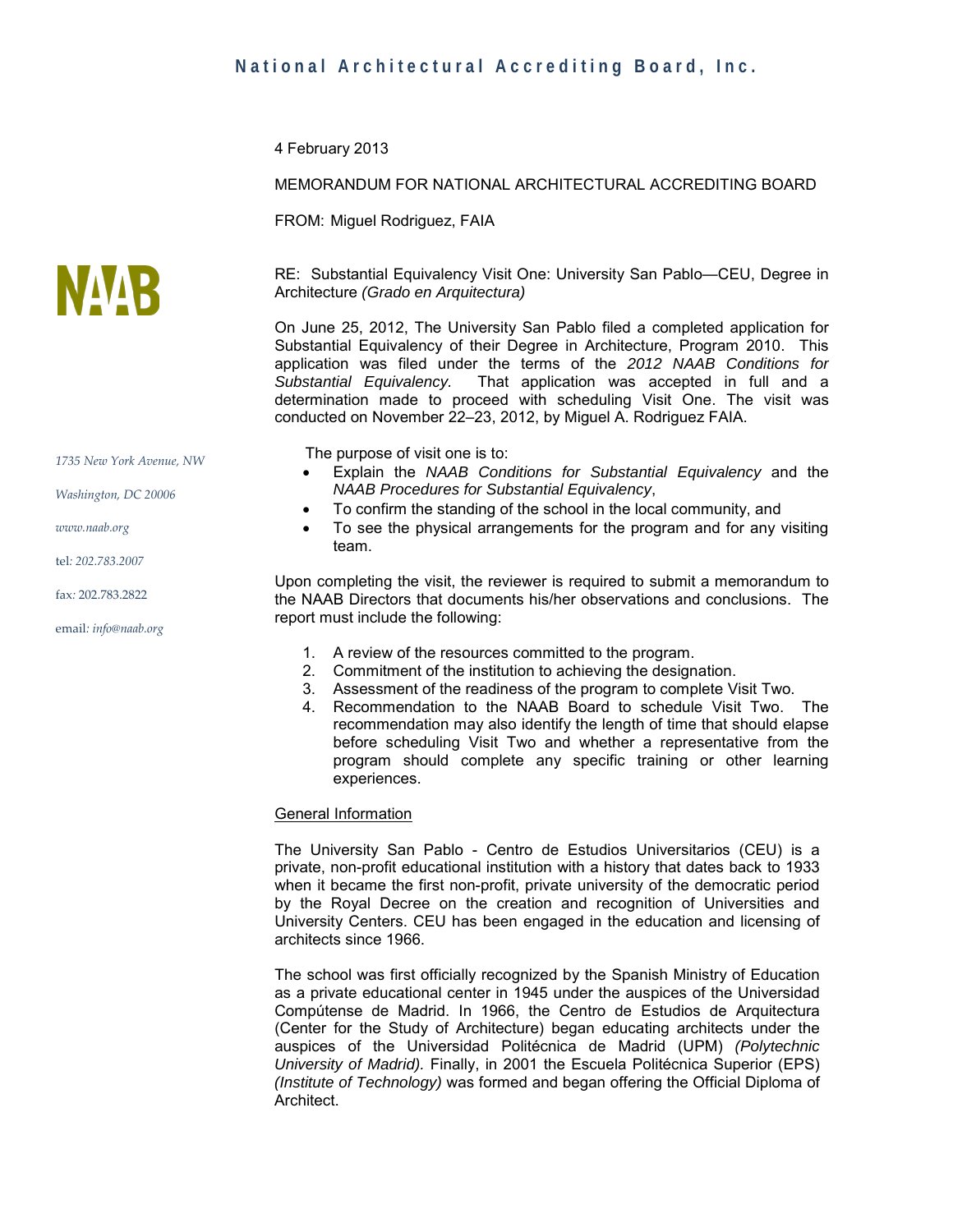Today the EPS has a prestigious faculty with well established professional and academic careers, offering well recognized teaching quality and research. The U niversity San Pablo-CEU offers state of the art resources and spaces adapted to the new educational European requirements, as well as the option to join in professional practices in Spain and abroad. It also offers the unique opportunity to study in Bilingual Programs - English and Spanish; providing students with degrees that facilitate international academic and professional careers.

University San Pablo-CEU belongs to an extensive international network with numerous exchange agreements signed with prestigious international universities.

#### Training and Licensing Spanish Architects

While the education (curriculum) of architects in Spain is similar to that of the US and compares favorably with it, there are a few key differences that are important to note as they will provide valuable background to the Board in making its decision and to teams conducting subsequent visits.

A unique aspect of the licensing of architects in Spain, unlike anywhere else, is that the University is empowered by the State to confer the license to practice architecture together with the degree in Architecture. An architectural graduate in Spain can, and usually does, enter practice on the very next business day with the only additional requirement being that they sign in with their local 'colegio' which is, in essence, the governing body over the profession.

To ensure minimum competencies, specific requirements and performance criteria are established legislatively and each university granting degrees in architecture must then craft an academic 'Plan,' or curriculum, which responds to those requirements and must be submitted for approval of the "Consejo de Universidades *(University Council)*, the highest advisory body of the Ministry of Education. Like all legislative procedures, these requirements are subject to change from time to time and these changes explain the existence of more than one academic 'Plan' at the university with students enrolled in one or the other, both moving through the curriculum simultaneously.

Similar to our accreditation system, the approved plans are reviewed after 2 years and must be recertified after 6 years. This process is the Spanish method most similar to accreditation (although it is not called that). It differs from ours only in that the academic 'plan' must be approved by the University Council prior to the degree being initially offered, and that the legislative requirements are focused solely on the minimum student competencies for practice *(or performance criteria)*.

From my review of these variations, it is clear that differences from plan to plan are minor, no different than the customary adjustments that a U.S. accredited program might make in response to commentary from a visiting team or to changes in our Conditions of Accreditation. Graduates with degrees issued under the different plans currently in effect, will still perform to equal minimum competencies and a strong case can be made that a designation of Substantial Equivalency for the requested 'plan' should also extend to students of the other current academic plans.

Another somewhat unique aspect of the Spanish system is the 'Proyecto Fin de Carrera' (PFC) *(Final Thesis Project)*. This 'thesis' styled project is an individual exercise required of every graduating student. It consists of a comprehensive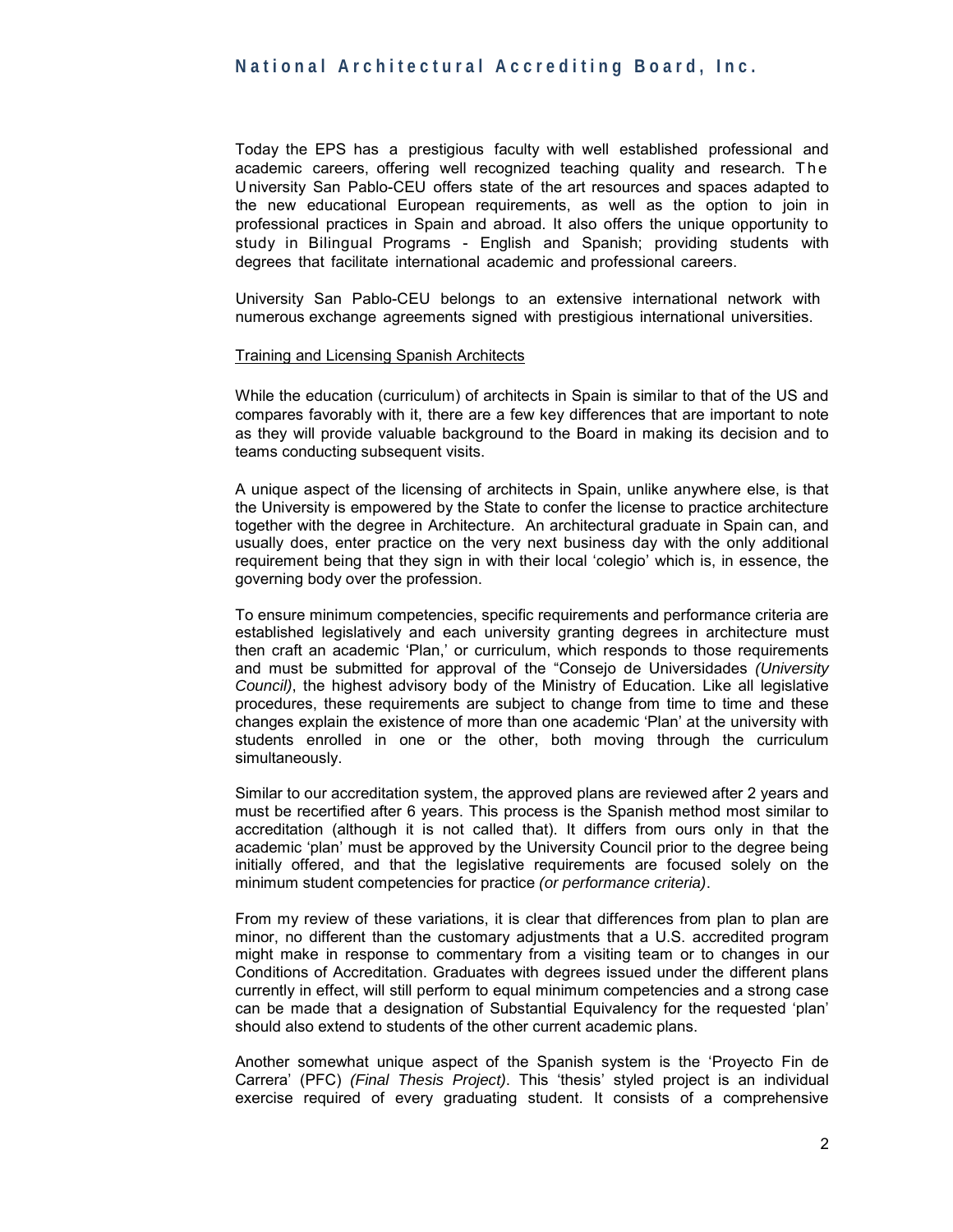professional project, including detailed resolution of all aspects from design through construction detailing and building systems design. Taken after completion of their  $5<sup>th</sup>$ year, the project is typically completed in 6-9 months, though in some cases students may take longer. It is a core subject with a workload of 30 hours. Students have access to faculty advisors from all areas. Passing the PFC is a requirement to obtain their architectural degree and professional license.

The result of this system of education is a well-defined, somewhat rigid, curriculum that prepares graduates for practice and ensures not only a minimum level of competency but also consistency of results.

#### **1. A REVIEW OF THE RESOURCES COMMITTED TO THE PROGRAM**

**History (see part one of the substantial equivalency application)** 

**Mission and Vision (see part one of the substantial equivalency application)**

#### **Degrees**

The University San Pablo-CEU currently has students enrolled in two programs of study, the Program-2001 (non Bologna) "Título Oficial de Arquitecto" *(Official Title of Architect)* and Program-2010 (Bologna) "Título de Graduado o Graduada en Arquitectura" *(Degree in Architecture)*. The former is being displaced by the latter and it is estimated that the last students in the Program-2001 will graduate by 2016.

This application requests the designation of Substantial Equivalency for the 2010 Program – Grado en Arquitectura (Degree in Architecture).

#### **Administration**

The EPS consists of two Divisions, including Architecture and Building Engineering which grants degrees in Architecture, Building Engineering and Civil Engineering and is directed by Federico de Isidro Gordejuela. Within this division there are two departments: Theory and Design in Architecture and Urban Studies and Building Techonologies, each with its own Coordinator and the school administration also includes a Bilingual programs coordinator, Belen Hermida.

At the Institute level, both divisions rely on shared administrative services provided by several departments; including Professional and Career Development, Registrar, International Relations, the Library, the I+D *(Investigation and Development)*  Management Office and the Quality Department. The two latter departments provide essential planning, research, self-investigation and quality assurance which are ongoing functions at all levels and for all divisions and departments, all are heads by Vice-Rectors of the Institute.

During this visit several meetings were held with several of the Vice-Rectors, particularly in the areas of International Relations and Investigations and Development. Like their Division counterparts, both Vice-Rectors understand the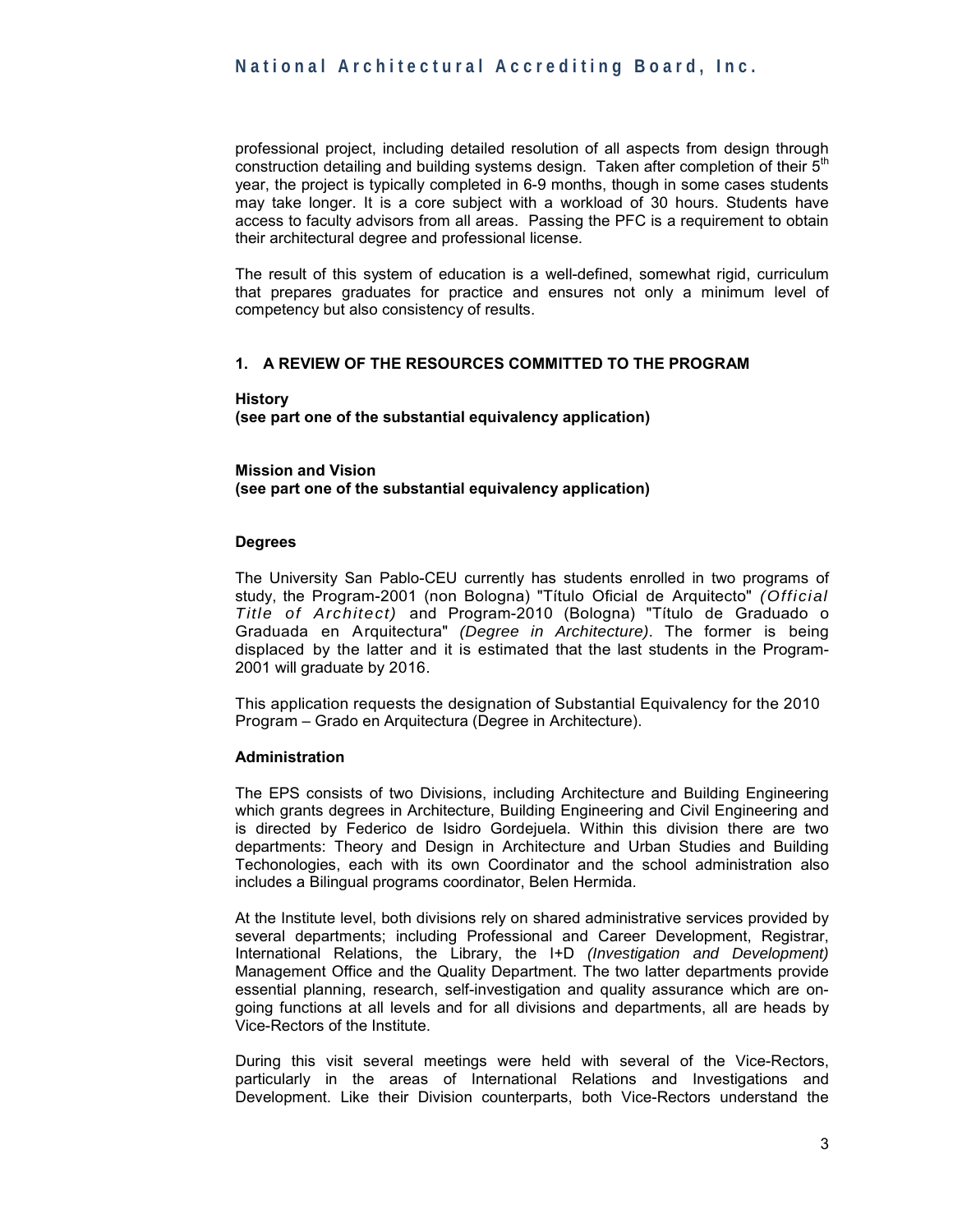importance of Substantial Equivalency to the Institute and fully support the process of achieving the designation.

#### **Faculty**

The architecture faculty is robust, consisting of 123 members with a significant majority of licensed architects. Other members of the faculty hold degrees in engineering, history, mathematics and physics and share in the teaching of building engineering courses, electives and general education requirements. All of them are dedicated to their work, their profession and their students. Many of them also maintain private practices although at present, the economic climate in Spain has significantly softened, if not eliminated, practice opportunities.

During meetings with members of the faculty, we discussed the Substantial Equivalency process as well as the advantages to their graduates. All of them clearly understand the benefits, are enthusiastic about the process and look forward to their participation in future visits.

#### **Physical Resources**

The EPS is housed at the University's Monteprincipe Campus located in suburban Madrid approximately a 30 minute drive from the city's downtown. The Division of Architecture and Building Engineering's facilities are all located within the same building which provides modern and ample facilities including a couple of large halls, several lecture rooms, workshops, research and materials lab, computer rooms and various other facilities including a dedicated space used by 'final year students' working to complete their PFC. In addition to the teaching spaces above, there are 4 areas reserved for independent use by students, exhibition space, 'seminar' rooms used for group tutoring and 26 individual offices used for one on one tutoring (faculty/student).

#### **Financial Resources**

Financial information was not included in the Program Overview document submitted by University San Pablo-CEU and it is important that this be added to the APR in preparation for subsequent visits. There was no indication during my visit that the availability of financial resources or the financial commitment to the advancement of the program is in any way deficient.

#### **Human Resources**

Specific human resources information was not included in the Program Overview document submitted by University San Pablo-CEU. No information was provided concerning faculty advancement and/or enrichment opportunities nor on staff available to support faculty and students.

As noted above, the program enjoys a robust faculty with a significant number of registered architects. Faculty/student ratios are good and in addition, the program of instruction relies on a significant amount of one-on-one 'tutoring' time between faculty and students. During our visit, we met with several members of the faculty all of which exhibited a true sense of belonging, excitement about the school and about their students. We also witnessed the availability of staff and there was no indication of any shortfalls that might affect the effectiveness of the program.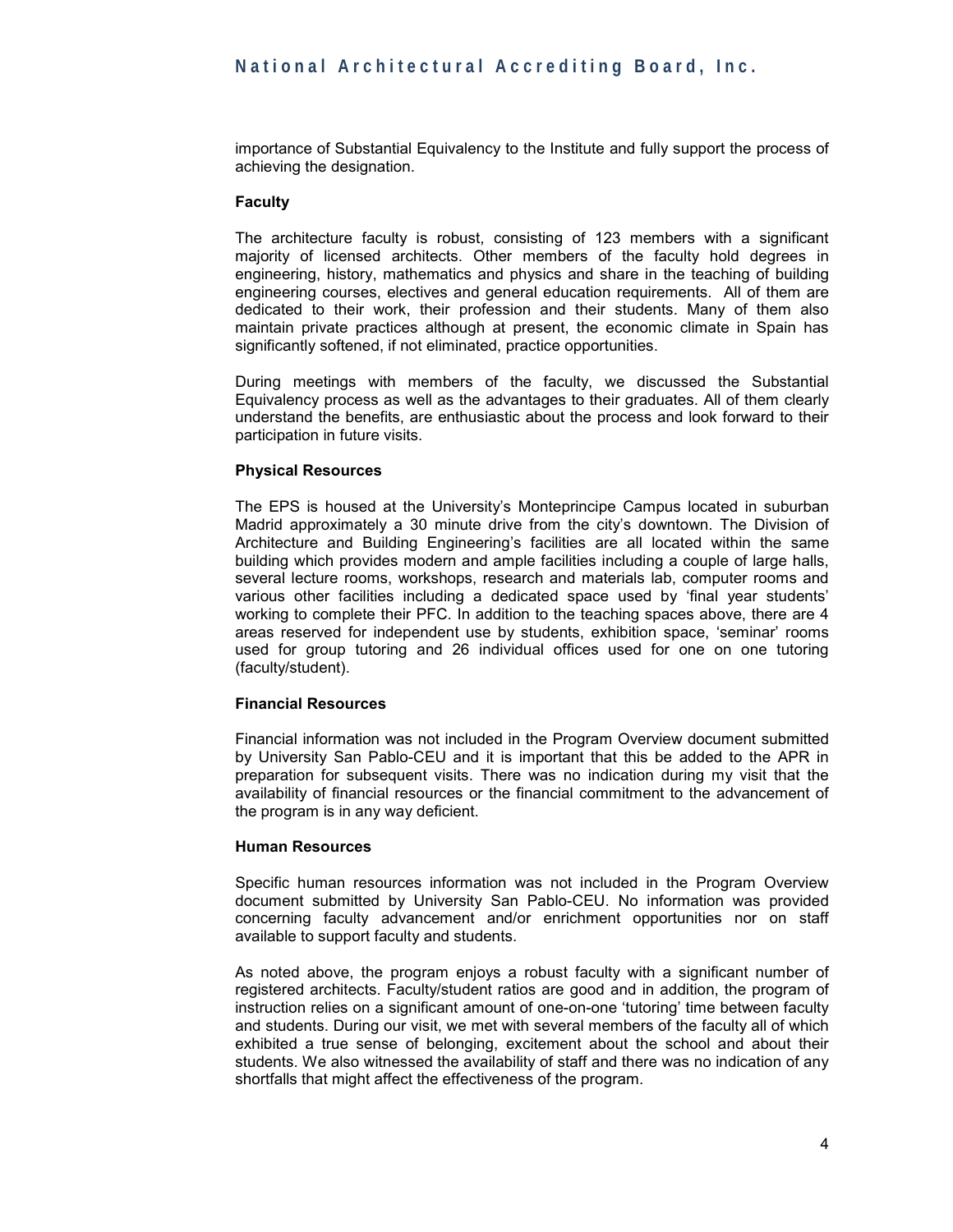That said, it is important that the APR for subsequent visits provides more than just the ratios included on this Program Overview. That document must clearly describe faculty advancement and development opportunities as well as provide a description and number of the support staff that enables the operation of the program.

#### **Information Resources**

An architectural library is housed on the lower level of the building, is fully staffed and remains open during all school operating hours. The library has a robust collection that includes periodicals and other resources available to all students, faculty and staff. It is well equipped and is continuing to develop its digital resources. Among the library facilities, are included several fully equipped study rooms which are available, first come-first served to students and/or faculty for individual or group study. These rooms have digital displays and are fully integrated to the school's digital network.

The library also provides research support for faculty and has two meeting rooms reserved for faculty use in conducting their research activities. These rooms include 'lockers' of sorts that faculty can use to store materials while they are in use so that it is not necessary to move materials back and forth during the progress of their work.

In addition to library resources at the EPS campus, both students and faculty have access to the entire resources of the University San Pablo-CEU libraries at other campuses through the full library catalog which is also available online.

Although the vast majority, if not all, of the student body utilizes personal laptop computers in their study, several classrooms are computer equipped, this in addition to designated CAD/computer labs and also a 'free access,' student run computer room that provides additional workstations as well as printers, plotters, scanners for easy access by all students. All workstations within this room are provided with all typical software needed for drawings, modeling, image manipulation, etc. In addition to all of this, the building is fully Wi-Fi capable and students are seen to congregate in self-identified groups around common areas to work in groups at different times during the day.

#### **2. COMMITMENT OF THE INSTITUTION TO ACHIEVING THE DESIGNATION**

The University San Pablo–CEU is an internationally focused institute of higher learning within the European Community that understands the need to prepare its students to live, work and compete in the global community. As such, the administration strongly supports the growing internationalization of their school and of its programs, including architecture. The already existing Bilingual Program of Study, Joint Studios, Summer University and Erasmus agreements are clear evidence of their successes to date. These programs are also seen as vehicles to promote the international exposure of their faculty and students. Already an international institution in many ways, the process of Substantial Equivalency is seen as a key element of its continued growth as a global institution.

During my visit to CEU, I met with key individuals representing university and program administration as well as faculty. From those meetings and especially considering how informed all of them are about the SE process already, it is apparent that all are clearly committed to achieving Substantial Equivalency.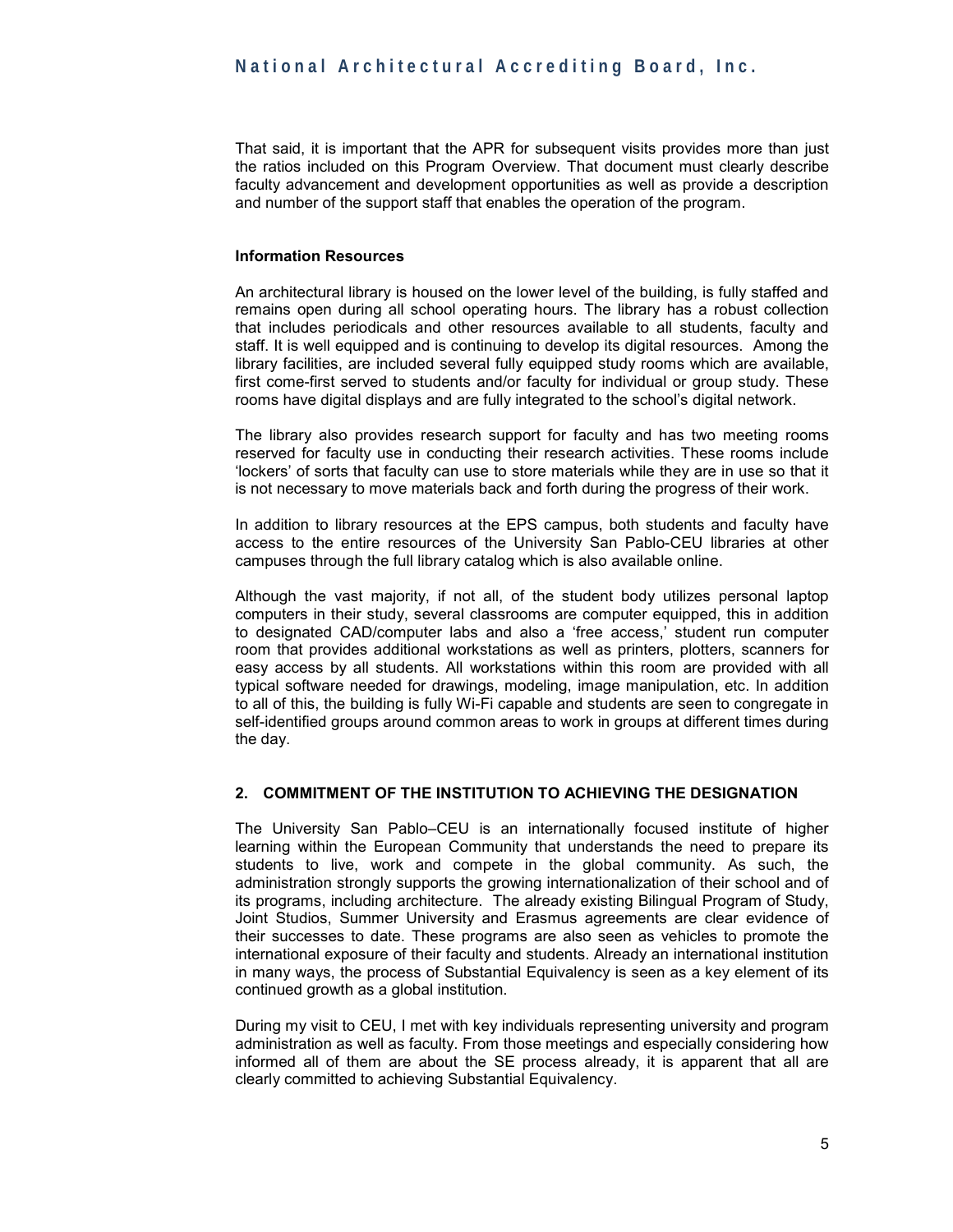#### **3. ASSESSMENT OF THE READINESS OF THE PROGRAM TO COMPLETE VISIT TWO**

Although at the time of my visit the EPS has been in existence for only twelve years, the Universidad San Pablo is a century old institution of higher learning that has been educating architects for almost 5 decades. The visiting team conducting a second visit in fall of 2013 will experience a well developed program that is excited about the opportunity of achieving Substantial Equivalency. The team room is likely to be filled with the excellent work of students at various levels of their academic careers that, I expect will present a picture of excellence in architectural education.

#### **Acknowledgments**

The author would like to thank University leadership, current faculty and students, and particularly Director Federico de Isidro Gordejuela and his team of capable colleagues for their preparation and eagerness to engage in a constructive and informative dialogue as well as their hospitality; all making for an effective and very enjoyable visit.

As a personal note, I would like to also express my gratitude to Luis Alvarez-Sanchez, Julio Merion-Garcia and Arq. Garcia-Badell of the Agencia de Calidad, Acreditación y Prospectiva de las Universidades de Madrid (ACAP) not only for their gracious hospitality but also for their coordination of these visits and of my stay in Madrid.

#### **Key Administrators and Faculty**

#### **Federico de Isidro Gordejuela**

Director, Architecture and Building Engineering Division Universidad San Pablo-CEU, Escuela Politécnica Superior, Campus Monteprincipe Boadilla del Monte, 28668 Madrid, Spain Tel.: +34 91 372 4017 Email: Isidro.eps@ceu.es

#### **David Santos Mejía**

Director, Escuela Politécnica Superior Universidad San Pablo-CEU, Escuela Politécnica Superior, Campus Monteprincipe Boadilla del Monte, 28668 Madrid, Spain Tel.: +34 91 372 4016 Email: directoreps@ceu.es

#### **Attachment**

• Visit One Schedule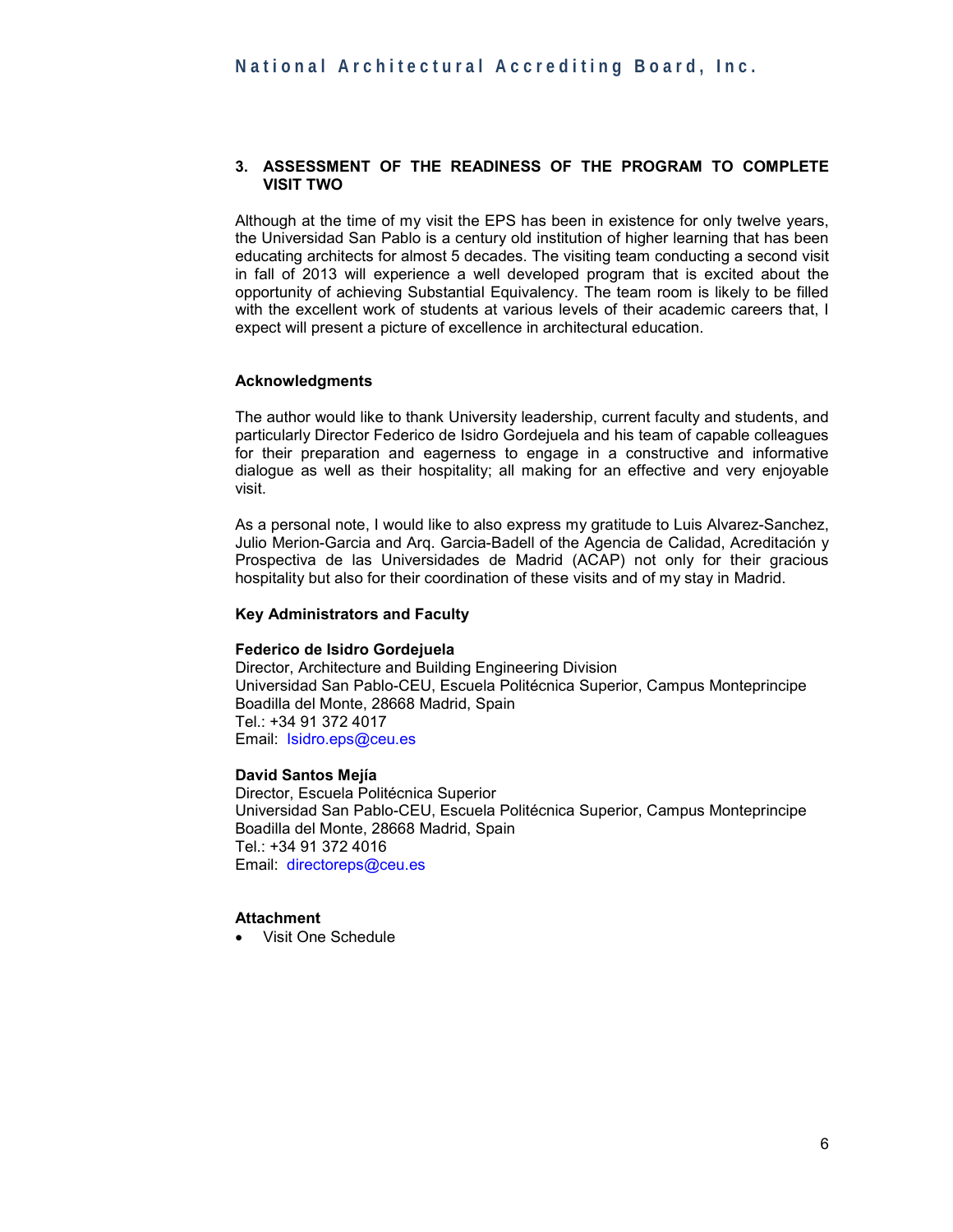# NAAB Substantial Equivalency Visits # 1 **Universidad San Pablo CEU**

Tentative Schedule for Miguel Angel Rodríguez

## **Arrival**

## WEDNESDAY 21 November 2012

| Time             | Event                                                                          | Remarks                                                                                      |
|------------------|--------------------------------------------------------------------------------|----------------------------------------------------------------------------------------------|
| $09:15 - 10:130$ | Arrive Madrid Barajas Airport - transfer to<br>hotel                           |                                                                                              |
| $12:30 - 14:30$  | Informal lunch with ACAP to meet and review<br>program for the multiple visits | Review of process of the meetings and goals<br>of the visit with ACAP (Luis, Julio, others?) |

### THURSDAY 22 November 2012

| Time                                                    | Event                                                                                                                                                                                                                    | Participation & Remarks                                                                                                                                                                                              |  |
|---------------------------------------------------------|--------------------------------------------------------------------------------------------------------------------------------------------------------------------------------------------------------------------------|----------------------------------------------------------------------------------------------------------------------------------------------------------------------------------------------------------------------|--|
| $08:00 - 08:30$                                         | Breakfast at hotel with Luis Sanchez & Julio Merino                                                                                                                                                                      |                                                                                                                                                                                                                      |  |
| $08:30 - 09:00$                                         | Transfer from hotel to CEU with Julio Merino                                                                                                                                                                             |                                                                                                                                                                                                                      |  |
| $09:00 - 09:30$<br>sala de juntas                       | Introductory meeting with Director Arch. Federico<br>de Isidro Gordejuela                                                                                                                                                | Introduction and overview of goals of the visit<br>NAAB, ACAP (Merino+García-Badell)<br>Federico de Isidro, Belén Hermida                                                                                            |  |
| $09:30 - 10:00$<br>despacho dirección                   | Meeting with Chief Academic Officer -<br>David Santos Mejía, Director EPS                                                                                                                                                | NAAB, ACAP (Merino+García-Badell)<br>Federico de Isidro, Belén Hermida                                                                                                                                               |  |
| $10:00 - 11:30$<br>Aula 1.6.6<br>(coffee break in room) | Presentations on the University and School of<br>Architecture - History and Mission of the Institution<br>and Academic Unit<br>(mission, vision, goals, social resources, community services and<br>financial resources) | NAAB, ACAP (Merino + García-Badell)<br>Alberto Díaz-Romeral, José Luis Piñar<br>David Santos (hasta las 10:30)<br>Federico de Isidro, Belén Hermida<br>Covadonga Lorenzo, Mayka García<br>Concepción Pérez Gutiérrez |  |
| $11:30 - 13:00$<br>tour                                 | Explanation of study program<br>exhibition hall + PFC                                                                                                                                                                    | NAAB, ACAP (Merino+García-Badell)<br>Federico de Isidro, Belén Hermida<br>Covadonga Lorenzo                                                                                                                          |  |
| $13:00 - 15:00$<br>sala de juntas                       | Welcome lunch with select Faculty leaders (8)                                                                                                                                                                            | NAAB, ACAP (Merino+García-Badell)<br>Federico de Isidro, Belén Hermida<br>Covadonga Lorenzo, Eduardo de la Peña,<br>Fernando del Ama                                                                                 |  |
| $15:00 - 17:00$<br>tour                                 | Tour of University facilities designated for the<br>program including library                                                                                                                                            | NAAB, ACAP (Merino+García-Badell)<br>Federico de Isidro, Belén Hermida<br>Covadonga Lorenzo                                                                                                                          |  |
| End day one                                             |                                                                                                                                                                                                                          |                                                                                                                                                                                                                      |  |

\*18:30 Meeting in Madrid in LASEDE with José Antonio Granero (Dean, Architects' Association of Madrid COAM) + Carlos Lahoz (instructor Urbanism CEU, Director MadridThinkTank MTT)